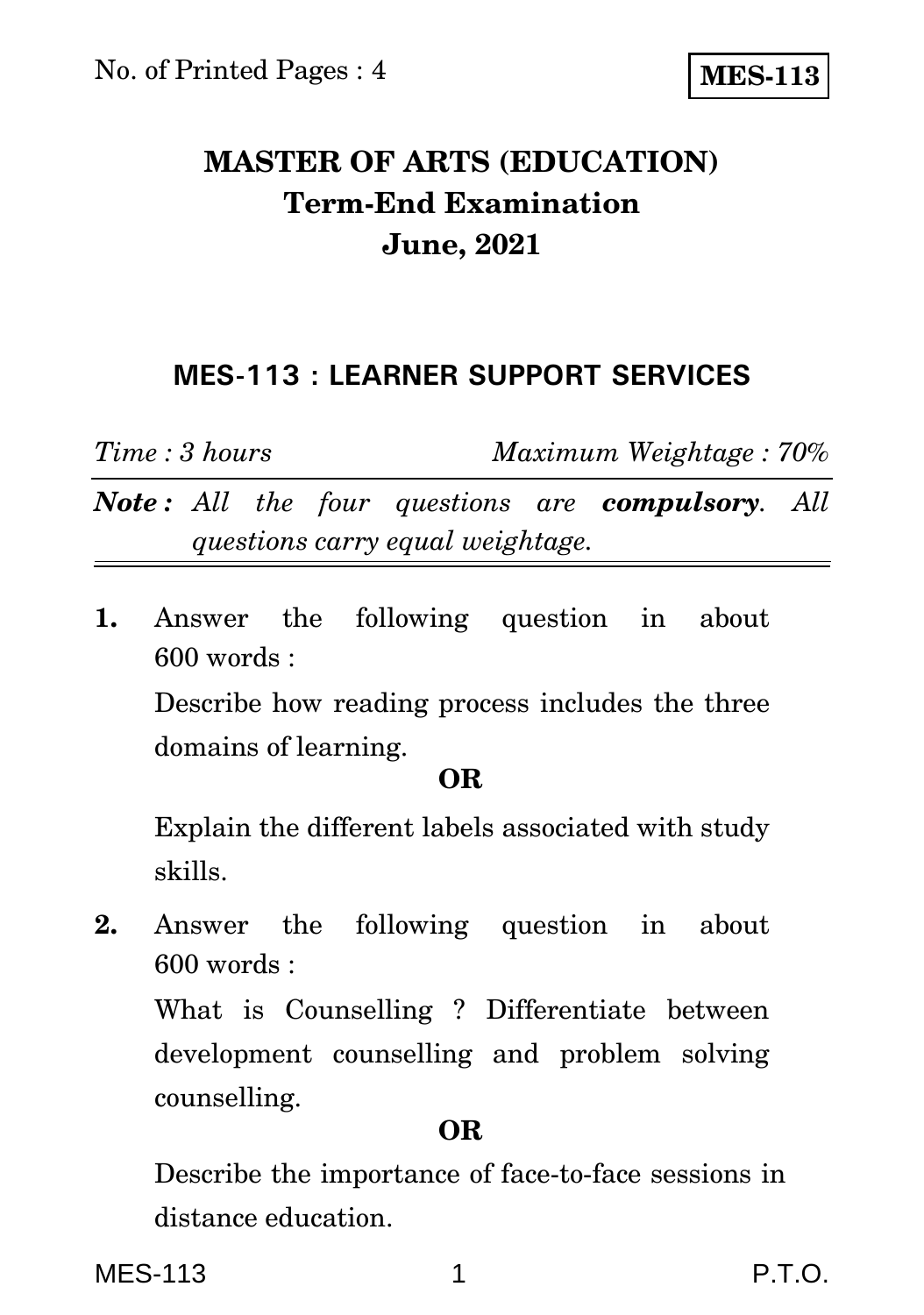- **3.** Answer any *four* of the following questions in about 150 words each :
	- (a) Write the support services during the course stage.
	- (b) Describe the nature of study center in distance education.
	- (c) Differentiate between Regional Center and Study Center.
	- (d) State the need of counselling in distance education.
	- (e) Differentiate between Harmful comments and Hollow comments.
	- (f) Write a short note on 'Telephone Counselling'.
- **4.** Answer the following question in about 600 words :

Describe the types of Tutor Comments provided on assignments submitted by distance learners. Give examples.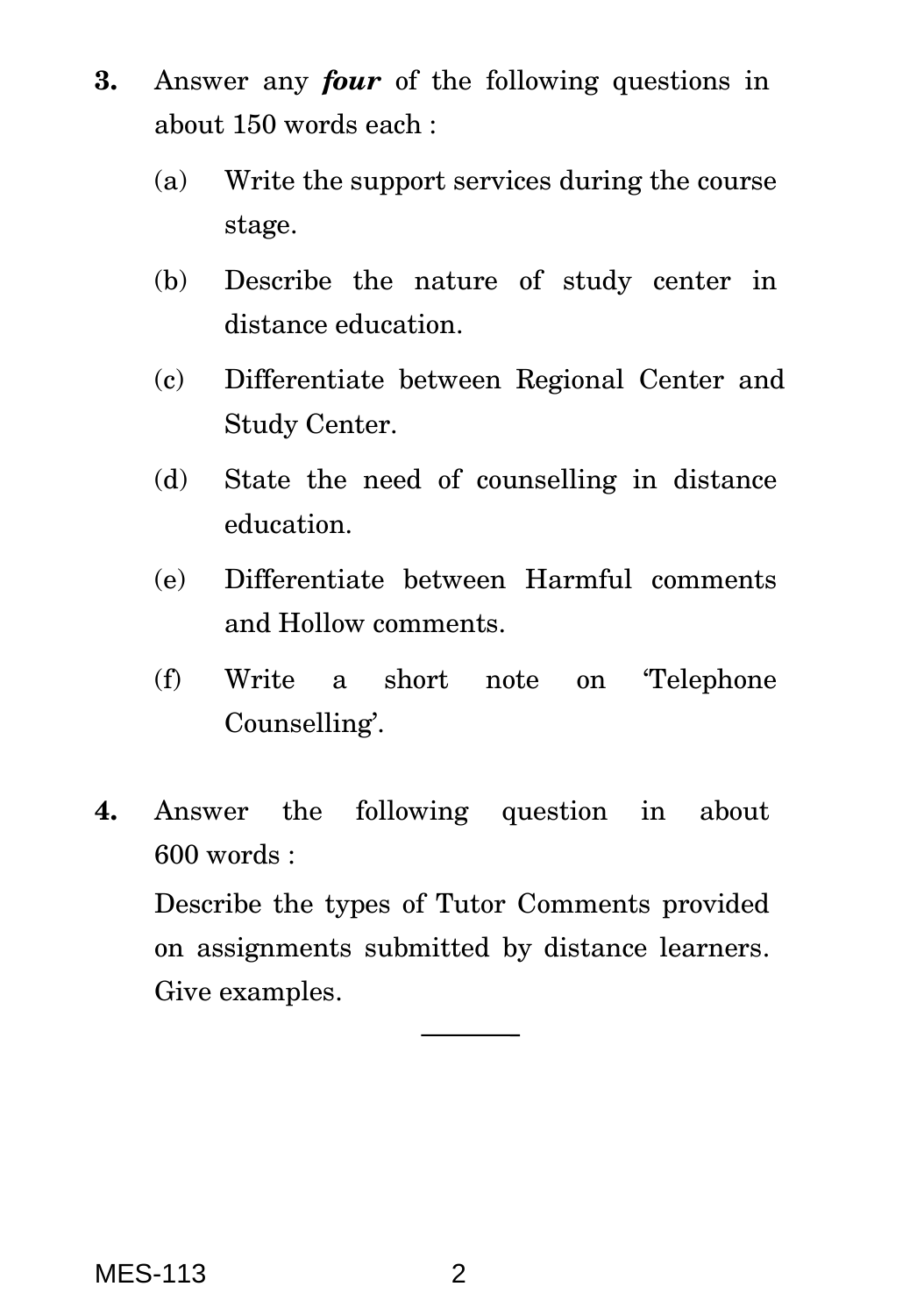# एम.ई.एस.-113

# स्नातकोत्तर कला (शिक्षा) सत्रांत परीक्षा जून, 2021

# एम.ई.एस.- 113 : शिक्षार्थी सहायता सेवाएँ

समय : 3 घण्टे अधिकतम भारिता : 70% नोट : सभी चार प्रश्न अनिवार्य हैं । सभी प्रश्नों की भारिता समान

निम्नलिखित प्रश्न का उत्तर लगभग 600 शब्दों में दीजिए :  $\mathbf{1}$ . पठन प्रक्रिया अधिगम के तीन क्षेत्रों को कैसे सम्मिलित करती है, वर्णन कीजिए ।

### अथवा

अध्ययन कौशलों से संबंधित विभिन्न उपनामों (लेबल्स) की व्याख्या कीजिए ।

निम्नलिखित प्रश्न का उत्तर लगभग 600 शब्दों में दीजिए :  $9<sub>1</sub>$ परामर्श क्या है ? विकासात्मक परामर्श एवं समस्या समाधान परामर्श में अंतर स्पष्ट कीजिए ।

#### अथवा

दरस्थ शिक्षा में प्रत्यक्ष (आमने-सामने) सत्रों के महत्त्व का वर्णन कीजिए ।

**MES-113** 

है ।